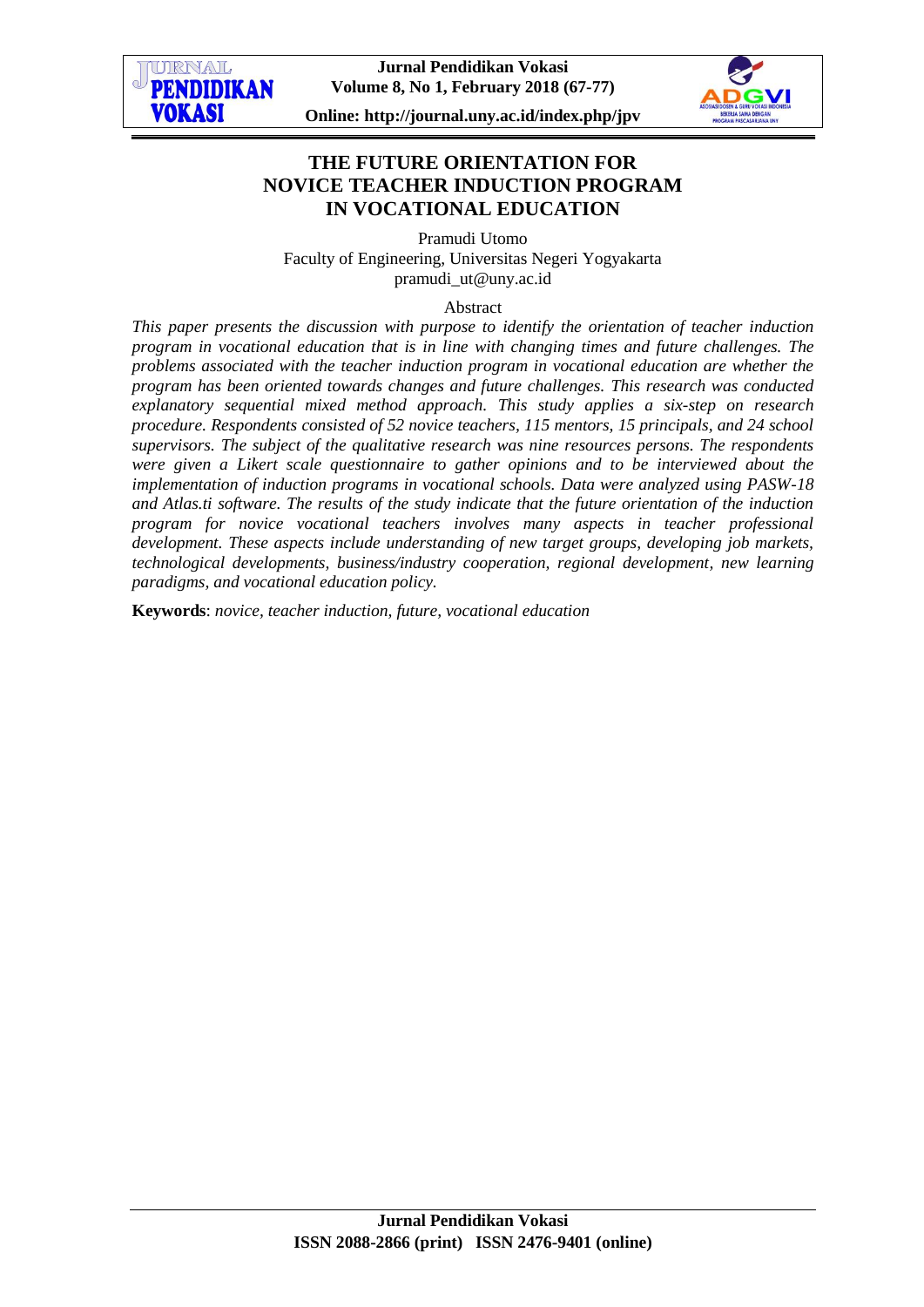#### **INTRODUCTION**

Improving quality and relevance is one of the priorities of education development. Improving quality is being the main purpose according to the rules that it plays in vocational education. Policies and strategies can be used to empower education and training for vocational teachers. Teachers as learning agent having the meaning that the teachers act as a facilitator, motivator, supporter, learning creator, and the learning inspiration for students. Based on these considerations, teacher as learning agents in vocational education need to be mastered include pedagogic competence, professional competence, personality and social competence.

The transformation of teacher education in the twenty-first-century demand for teachers has always been responsive to any changes in it. Teacher challenges in the 21st century should understand on information literacy and able to develop their knowledge (knowledge building), comprehend media used in the learning process and has a multicultural instinct. Induction program for beginner vocational teacher does not much lead to those understanding. Meanwhile, the core skills of the 21st century and the keys of the student's development characterized by learning and innovation skills, knowledge, information, media and technology, literacy skills, life skills, and citizenship skills (Pacific Policy Research Center. 2010, pp. 7-8). Vocational education needs innovation including skill development and teacher competence, system quality, and learning environment (CERI, 2009, p. 71). The learner society opens insights into learners who can collaborate and share their experiences in order to further integration of 21stcentury skills in the classroom. In the future, vocational education teachers are required to improve productivity by adopting any change to respond global challenges (Marsiti, 2011, p. 166). This needs to be done to increase the quality of education.

Induction program for novice teacher in Indonesia is based on the regulation of the Minister of National Education the number 27-year 2010. Based on this regulation, the induction program implementation in vocational education environment has not been adequate when associated with the needs and the education future orientation. It is necessary

for developing the induction program model which accommodate the importance of vocational education. According to Markovic & Axmann (2006) that training applied to novice teacher focus on the activity of learning both theoretical and practical in the science field. In addition, teachers need a mastery of methods and the new role, the relevance of the business world and industry, as well as the labour market. Teachers or teacher candidates of vocational schools truly cannot be separaed from the industrialized world. The industrial internship experience is a part of the professional teacher development, even though the experience merely review or directly involved in the process of industry practice (Martawijaya, 2011, p. 108).

Some relevant research related to the need for development programs are delivered in a variety of topic induction by many researchers. Stingu (2013) discuss the needs, the implications and any opportunities to build induction program for a novice teacher. Kemmis & Green (2013) run a cover conception of vocational teachers. Cooper (2013) examine the extent of the support program of induction and mentoring novice teachers. Steele (2013) is emphasized the provision of a certificate as an alternative for the teacher after the induction program. Meanwhile, Chong (2011) reveal the identity of the professional development of teachers.

Based on the description, the future orientation research on induction program for teacher candidates in vocational education needs to be done to find out the urgency. It is important to be understood that induction program become a critical point in the governance for the voted and sort out viable vocational teacher holds his profession.

The problem statement of this research is whether the research programs of vocational education teacher induction has been oriented on changes and challenges of the future? In order to answer this problem statement, the purpose of the research is directed to identify the orientation of teacher induction program of vocational education that is in line with the change and the challenges of the future, particularly teacher education in the 21st century. The teachers require to always respond to global change.

The succeed of future orientation program of the induction teacher for vocational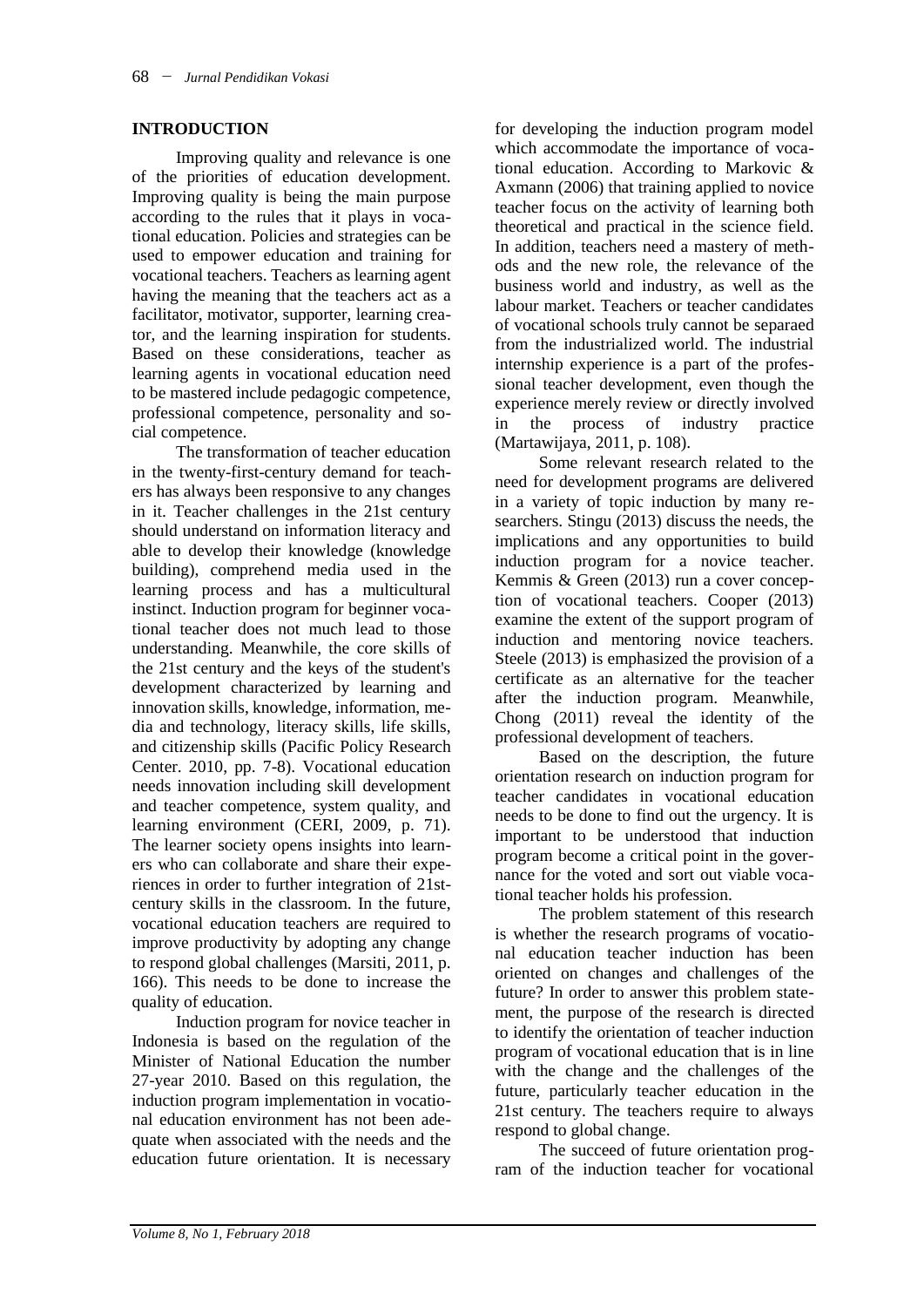**RESEARCH METHOD**

This research includes descriptive research using mixed methods strategy. Descriptive research is used to describe the topic or phenomenon. Mixed methods research is conducted with the assumption that the collection of various data types can give a comprehensive understanding of the problems (Creswell, 2014, p. 19). For that, the approach used was an explanatory sequential mixed method. The use of mixed methods is to reveal the problem from many perspectives and be able to contextualize the information (Creswell, Klassen, Clark, & Smith, 2011, p. 5)

search results can be used as a consideration for the policy study for decision makers.

This research was done from December 2015 to August 2016. The implementation of collecting data already completed in nine months, not only data from the survey (quantitative data) and interviews (qualitative data), but also other supporting data. According to the mixed method rules, the first phase implemented is quantitative research. The place of the quantitative research is at a vocational school (SMK) in the special region of Yogyakarta (DIY) which organizes the Engineering and Technology program. The next place of the research is the informants office. There are six places for taking qualitative data, i.e. Dinas Pendidikan Provinsi dan Kota/ Kabupaten DIY, SMK Negeri 2 Yogyakarta, SMK Negeri 2 Magelang, LPMP DIY, Kantor Pembinaan dan Penempatan Kerja (Binapenta) Dinas Tenaga Kerja DIY, and PT Mega Andalan Kalasan (MAK).

The subjects of research or the respondent for quantitative research consists of novice teachers (GPm) in amount 52 people, mentor (GPb) in amount 115 people, principal (KS) in amount 15 people and school supervisors (PS) in amount 24 people. These respondents determined in random sampling refers to the formula Krecjie & Morgan (Isaac & Michael, 1984, p. 162). Novice teacher data related information and mentor retrieved from the page (http://datapokok.ditpsmk.net/).

Nine respondents were used to get qualitative data. Each of them is the principal, the novice teacher who has been appointed as a civil servant, mentor, Widyaiswara from LP-MP, vocational education division head in DIY, head of Binapenta labour Department in DIY, and corporate Secretary PT MAK in DIY. The selection of interviewees as respondents in the research used purposive random sampling.

#### **Procedure**

This study applies a six-step procedure research of mix method (Ivankova, 2006; Creswell, 2013). The first phase begins with the collection of quantitative data against four groups of respondents using questionnaires, observation and documentation. The results obtained the numerical data. The second phase is the analysis of quantitative data which generates the validity coefficient, reliability, frequency tables and descriptive statistics (mean, median, mode and standard deviation). The third phase is linking the results of quantitative research to qualitative step towards, which are the determination of the informant and the drafting of an interview guide. The fourth phase, the qualitative data collection through interviews (interview) with a semistructured individual in-depth question. The fifth phase, the qualitative data analysis is used to develop a code and themes producing a Pareto curve and categorization. The final phase is the results integration of the quantitative with qualitative research. Result interpretation being the basic explanation and discussion of the implications. The research procedure is described below.

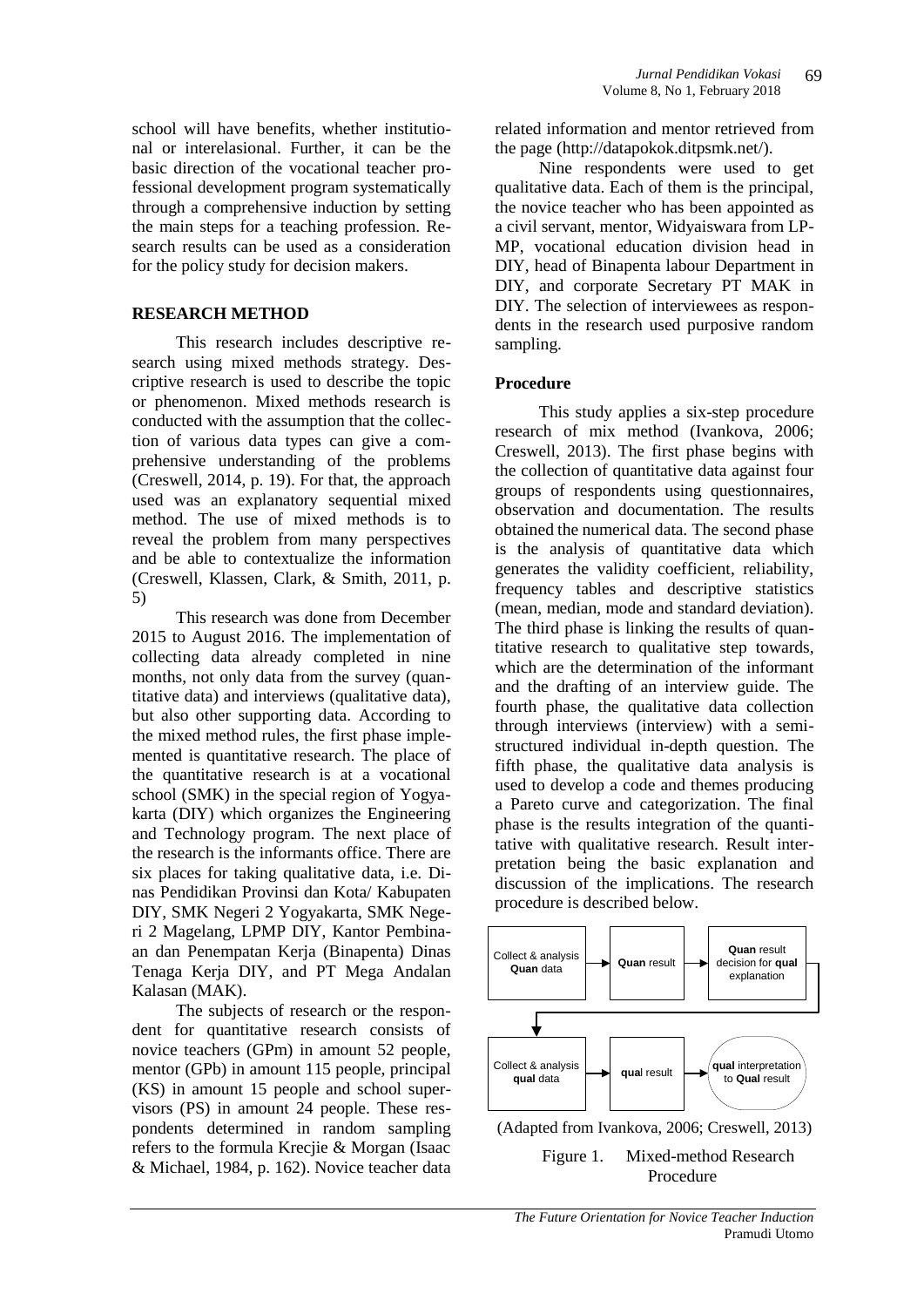The research used nominal and audio data. Nominal data came from quantitative research, while the audio data came from qualitative research. Research instrument preparations of quantitative study need considering the structure and determining the focus of observation, as well as data analysis (Scott & Usher, 2011). The questionnaire is used as an instrument in quantitative research to collect the data. Questions and statements in the questionnaire are composed of sosiodemografi and Likert Scale statement that the content is the future orientation of the teacher induction program. The answers are arranged in four alternative options, i.e. "never/disagree" was given a score of 1; "sometimes/less agree" was given a score of 2; "agree" was given a score 3; and "very often/strongly agree" was given a score of 4.

Instruments for qualitative research consist of a question list. Questions are developed from the problem and research objectives which not directly criteria, specific, in terms of research, in-depth, and personal (Flick, 2009). In this case, the researchers will serve more as a research instrument. All rules or procedure in asking questions poured in an interview guide.

Data collection technique includes three devices i.e. questionnaires, observation and interview. Observations were conducted to complement the data before the interview. a voice recorder is used to document the results of the interviews with the respondents. In addition, other devices used include telephone, internet, network and interviews guide.

There are two components in the data analysis. First, the descriptive analysis of quantitative data is done to get the values of each variable frequency distribution research. In addition, this analysis is used to know the inclination of the upper central numerical data, including standard deviation. The software is Predictive Analytics SoftWare Statistics version 18 (PASW® Statistics-18). This analysis was chosen considering the instrument which is a questionnaire with four alternative answers.

Second, a descriptive analysis of the qualitative data is used to compile data transcription of the interview until the conclusion. The analysis includes the presentation, coding, condensation, verification and interpretation of results to make a conclusion (Miles,

Huberman, & Saldana, 2014). Descriptive data analysis used the Atlas. ti. Software.

### **FINDINGS AND DISCUSSION**

## **Data Description**

The data described here focused on the respondent's education level. It is a given that education is one of the keys to developing teacher professionalism, including a vocational teacher. The maturity of a thinking way and views also determined by education level. An orientation discussion of the future teacher induction programs need some views and visionary thinking. Based on those reasons, conducting an induction program for novice teachers of vocational education involved many parties, such as mentor, principal, school supervisor, and the Education Office; required to be able to develop the program.

The distribution of the educational level of respondents (Figure 2) shows a fluctuating value. Half of the teacher respondents as much as 26 people got education bachelor degree, then followed by non-educational degree as many as 18 people, seven people got education graduate degree and one person got a non-education graduate degree.



Figure 2. Respondents's Educational Level Distribution

Based on Figure 2, mentor still dominated by education bachelor degree as many as 75 people. This is followed by noneducational bachelor degree as many as 10 people, Master degree as many as 23 people and 17 people non-educational master degree, and five people from undergraduate education level. Principal's education level indicate three people got education bachelor degree, seven people got master of education, and five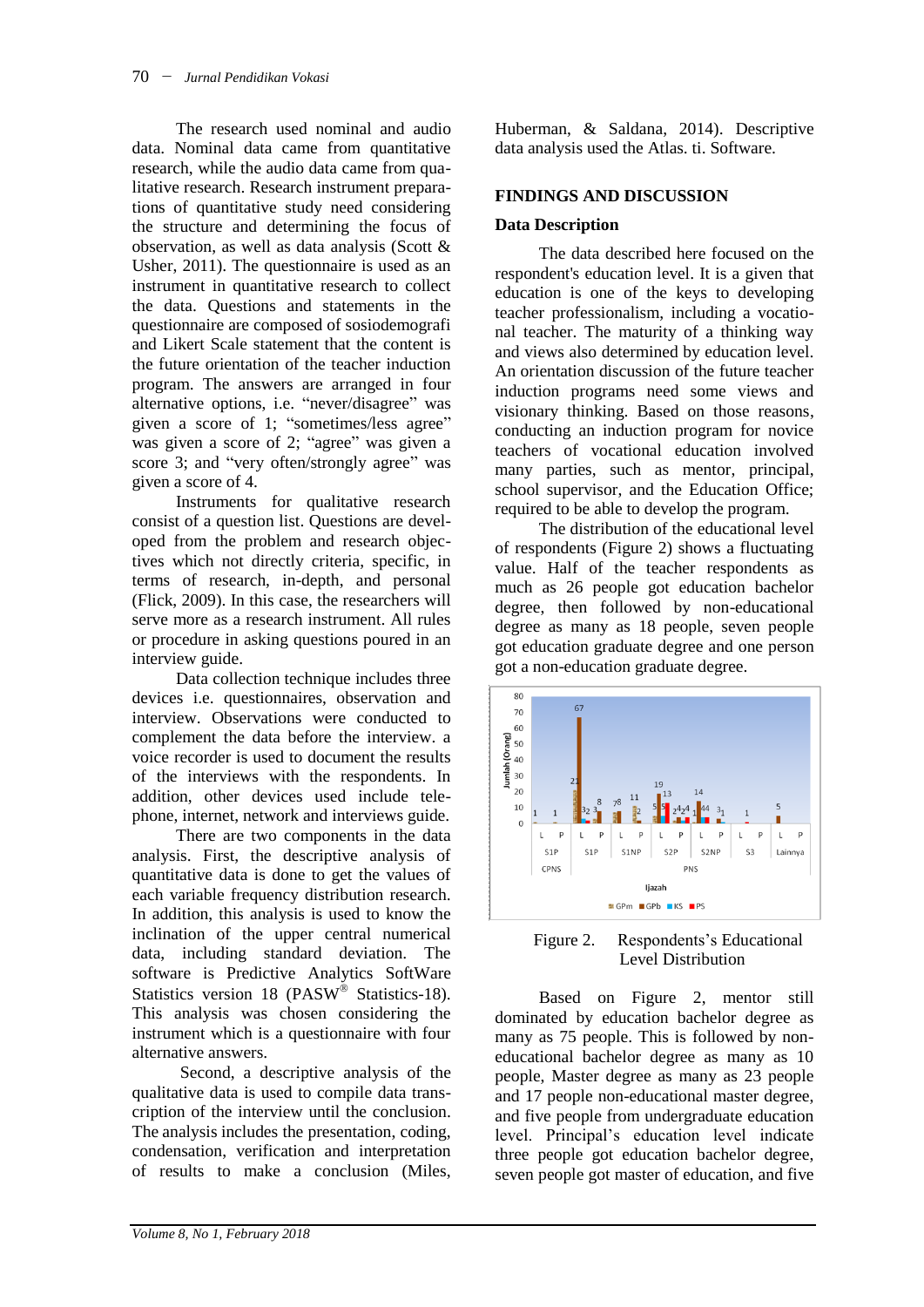people got a non-educational master degree. Meanwhile, for school supervisor education level, 2 people got education bachelor degree, 17 people got an educational master degree, 4 people got a non-educational master degree, and 1 man got a doctoral degree.

## **Novice Teacher Induction Program Orientation**

Novice teacher induction program orientation means the orientation of future induction program for novice teachers of vocational education (INTVE). Quantitative data about the orientation of future vocational teacher induction program is obtained by closed questionnaire consisting of 46 statements for novice teachers, 61 statements for mentor, 56 statements each for the principal and School supervisor. Score for each is 1 for a minimum score and 4 for the maximum score, so the total score is 46-184 for novice teachers, 4-244 for mentor, and each 4-224 for the principal and school supervisor.

The statements for each respondent are arranged with indicators that describe the orientation of future vocational teacher induction programs. The total data collection of a questionnaire for the orientation of future vocational teacher induction programs consists of 12 indicators with descriptions. These are 12 indicators of development-oriented induction program for teacher of vocational education, namely: (1) new target groups, (2) inter-nationalization of teaching materials, (3) regional development, (4) cooperation with the corporate industry, (5) the development of the job fair, (6) vocational education policy/ VET, (7) learning individualization, (8) culture/society change, (9)technological developments, (10) the new learning paradigm, (11) institutional in schools, and (12) educational research.

The orientation of future teachers induction program of vocational education according novice teacher (table 1) can be noted that the indicators of a new target group (average 3.41); the development of job fair (average 3.33); and technological developments (average 3.32); is an important area that needs to be heeded. New target group Indicators can be associated with sub-indicators of student learning needs. Based on those facts, it needs a learning analysis group of students

on encouragement, motivation, guidance, and assessment. The cumulative percentage for the third top indicator was recorded by 28%.

Table 1. The Orientation of Future Induction Program Based on the Novice Teacher

| No.            | Orientation                       | Mean  | Freq. | Cum.<br>% |
|----------------|-----------------------------------|-------|-------|-----------|
| $\mathbf{1}$   | New Target Group (1)              | 3.41  | 3.41  | 10%       |
| $\mathfrak{D}$ | Job Fair Development (5)          | 3.33  | 6.74  | 19%       |
| 3              | Technology Development (9)        | 3.32  | 10.05 | 28%       |
| 4              | Cultural/Society Changing (8)     | 3.28  | 13.33 | 38%       |
| 5              | New Learning Paradigm (10)        | 3.27  | 16.60 | 47%       |
| 6              | Regional Development (3)          | 3.26  | 19.86 | 56%       |
|                | Learning Individualization (7)    | 3.24  | 23.10 | 65%       |
| 8              | VET Policy (6)                    | 3.21  | 26.31 | 74%       |
| 9              | Education Research (12)           | 3.10  | 29.41 | 83%       |
| 10             | Institutional/organizational (11) | 3.10  | 32.51 | 92%       |
| 11.            | Internationalization (2)          | 2.93  | 35.43 | 100%      |
|                | Total score                       | 35.43 |       |           |

Deepening the labour market opportunity and relevance to the education and training needs to be included in deliberations with the job fair. Other parts of the related technological developments need for adjustment of the material taught in the education and training in accordance with the information technology developments and directions of the industry. In addition, it also needed the understanding of the policies and systems of learning skills in the workplace. Another important indicator according to the orientation of future vocational teacher induction program which needs to be noted is the cultural change with education and training association as well as develop expertise in the collaborative work.

A new learning paradigm which is the idea of the learning development from the business industry for planning the structure of the learning programs, materials, resources and learning media can be a part of the future orientation of the program induction. Regional development indicator needs to strengthen networking between vocational teachers on discussion group or association. One of the Learning individualization Indicators is developing the self-concept of to improve learning. The cumulative percentage of the learning individualization recorded 65%, with the average value equal to and above the average of the total score 3.24.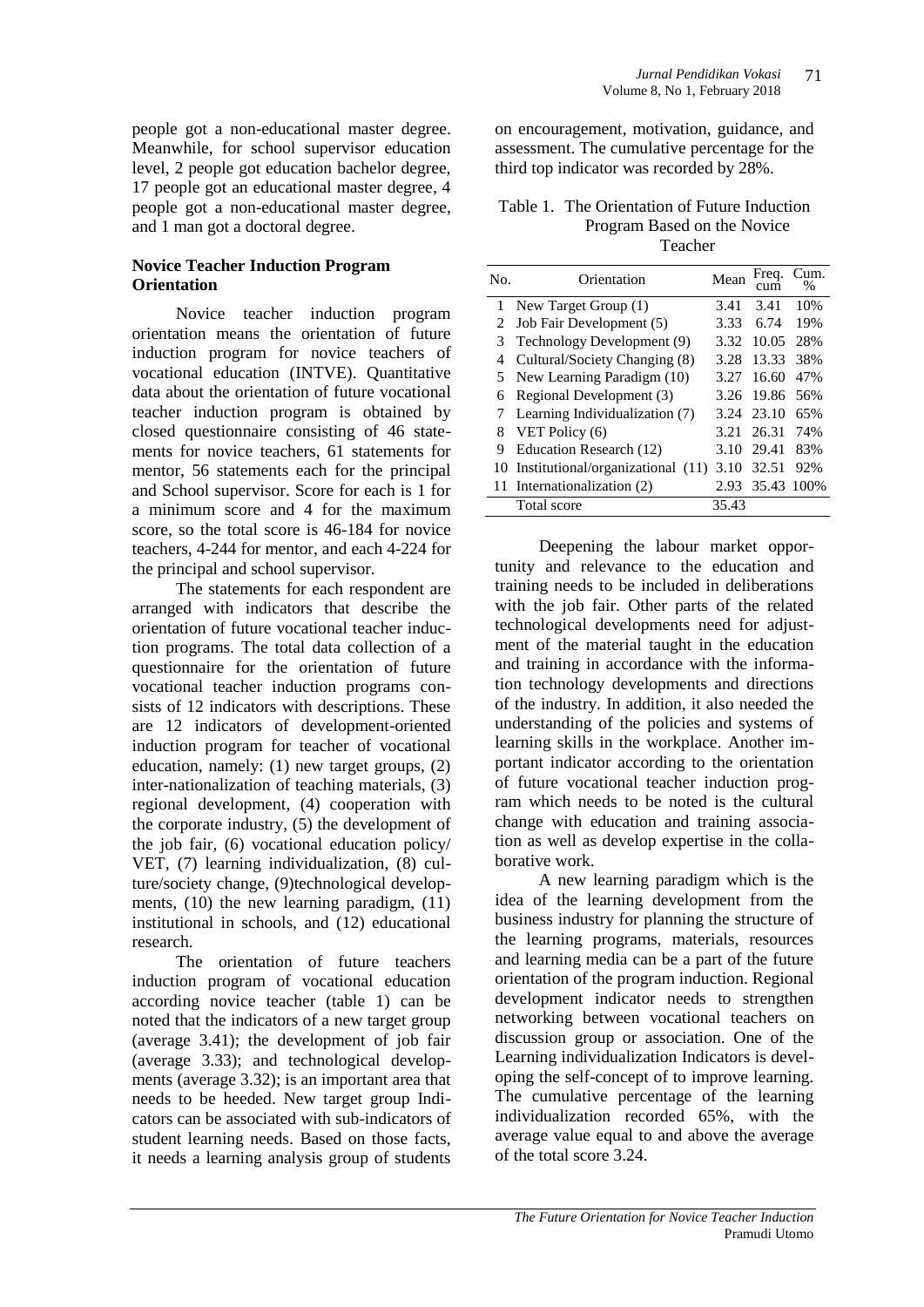On the other side related to internationalization that means as the integration of international perspectives in the planning of teaching material for novice teachers do not constitute a serious case for the reoriented as a future program induction. No more attention is also shown in the institutional/organizational and educational research problems.

The orientation of future teachers induction program of vocational education according to the mentor (table 2) which can be noted that the indicators of business/industry cooperation (average 3.43); regional development (average 3.41); and technological developments (average 3.40) is an important area that needs to be heeded. Indicators of business/industry networking can be associated with sub-indicators of industry networking. Therefore need communication with the industry to establish a partnership and the opportunity to be shared. For regional development, indicators need to strengthen networking between vocational teacher a plot in the form of deliberation or the association. The cumulative percentage for the third top indicator was recorded in 26%.

Related to the job fair, deepening market opportunity and relevance to the education and training needs to be a concern. Besides that, the technology development needs adjustment of the material taught in the education and training in accordance with the information technology developments and directions of the industry. In addition, the understanding of the policies and systems of learning skills in the workplace. Another important indicator which is the orientation of future vocational teacher induction program is a new learning paradigm that is the idea of the teaching development from the industry for structure planning of the learning programs, materials, resources and learning media in the future orientation of the program induction. Mentor are also giving attention to the future orientation of teacher induction programs of vocational development education policy which one point is to understand the national and international orientation policies of vocational education to associate the education and training program with vocational education policies. In addition, indicators of learning individualization that one of them is developing the self-concept to improve learning and a new target group. The cumulative per-

centage indicator to a new target group was recorded of 68%, with a mean value equal to and above the average of the total score 3.30.

Table 2. The Orientation of Future Induction Program According to the Mentor

| No. | Orientation                       | Mean  | Freq.<br>cum. | Cum.<br>$\%$ |
|-----|-----------------------------------|-------|---------------|--------------|
| 1   | Industry Cooperation (4)          | 3.43  | 3.43          | 9%           |
| 2   | Regional Development (3)          | 3.41  | 6.83          | 17%          |
| 3   | Technology Development (9)        | 3.40  | 10.23         | 26%          |
| 4   | Job Fair Development (5)          | 3.39  | 13.62         | 34%          |
| 5   | New Learning Paradigm (10)        | 3.36  | 16.99         | 43%          |
| 6   | VET Policy (6)                    | 3.33  | 20.32         | 51%          |
| 7   | Learning Individualization (7)    | 3.31  | 23.63         | 60%          |
| 8   | New Target Group (1)              | 3.31  | 26.94         | 68%          |
| 9   | Institutional/organizational (11) | 3.22  | 30.16         | 76%          |
| 10  | Education Research (12)           | 3.21  | 33.37         | 84%          |
| 11  | Cultural/Society Changing (8)     | 3.20  | 36.57         | 92%          |
| 12  | Internationalization (2)          | 3.02  | 39.59         | 100%         |
|     | Total score                       | 39.59 |               |              |

The other part related to inter-nationalization that is meant as the integration of international perspectives in the learning material planning is not an important orientation in the future program induction for mentor. A little attention is also shown in the institutional/organizational research and education as well as a change of culture/society with human resources management principles.

The future orientation of teachers induction program of vocational education according to the principal (Table 3), it can be noted that a new learning paradigm indicators (average 3.60); the cooperation of the industry (average 3.58); regional development (average 3.56); and technological developments (average 3.55) is an important area that needs to be heeded.

A new learning paradigm indicators with sub-indicators could further emphasize on the learning management. Planning the structure of a learning program on the basis of the development of learning theory, instructional development idea came from the industry for planning the structure of the learning programs, materials, resources and media learning. While the industry cooperation can be associated with sub-indicators of networking. Therefore need communication with the industry to establish a partnership and the opportunity to share the work. Regional devel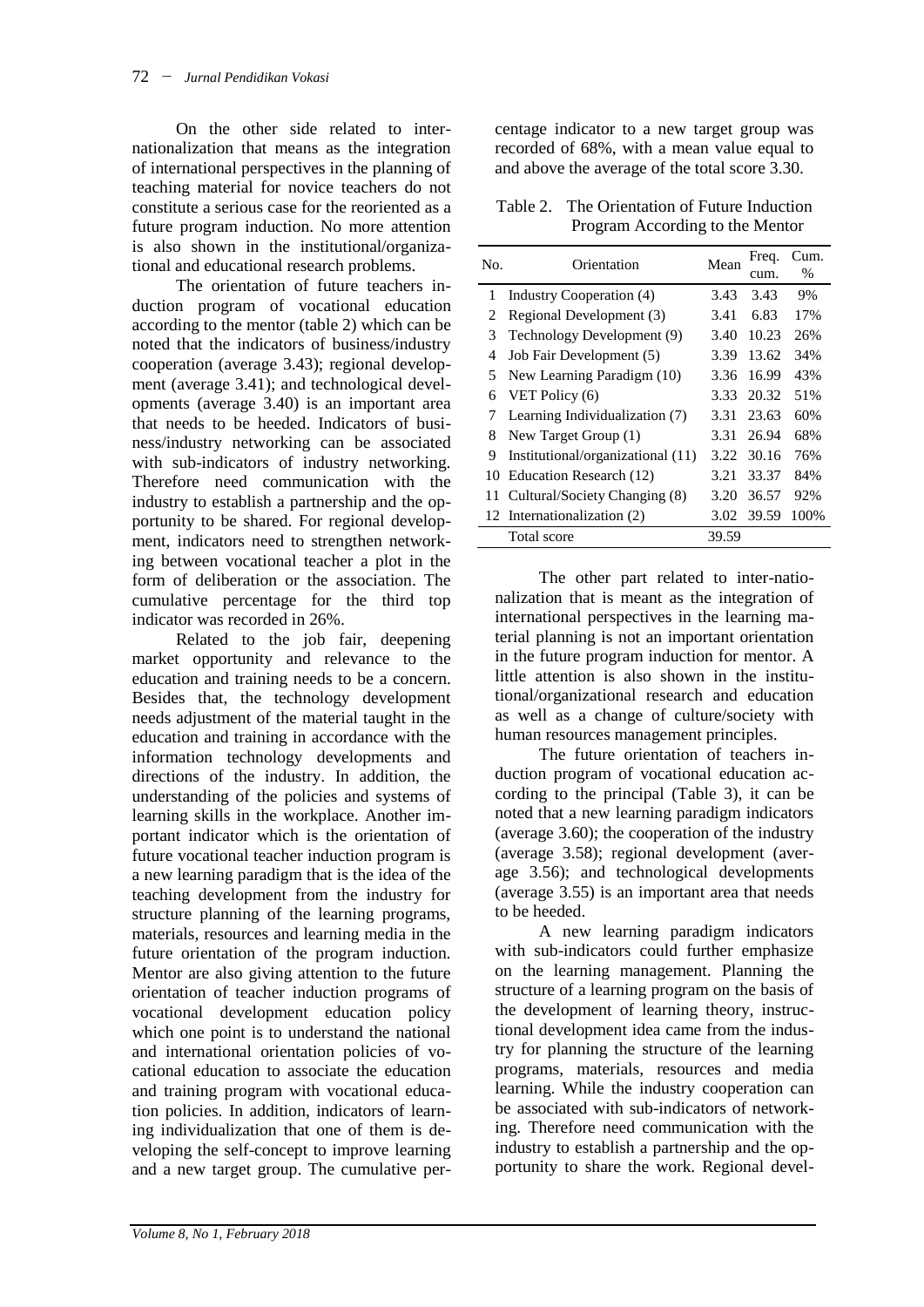opment indicators need to strengthen networking between a vocational teacher in a group discussion or the association. The cumulative percentage for the third top indicator was recorded in the amount of 26%.

Table 3. The Orientation of Future Induction Program According to the Principal

| No. | Orientation                       | Mean  | Freq.<br>cum | Cum.<br>% |
|-----|-----------------------------------|-------|--------------|-----------|
| 1   | New Learning Paradigm (10)        | 3.60  | 3.60         | 9%        |
| 2   | Industry Cooperation (4)          | 3.58  | 7.18         | 17%       |
| 3   | Regional Development (3)          | 3.56  | 10.74        | 26%       |
| 4   | Technology Development (9)        | 3.55  | 14.29        | 34%       |
| 5   | Learning Individualization (7)    | 3.52  | 17.81        | 43%       |
| 6   | Institutional/organizational (11) | 3.50  | 21.31        | 51%       |
| 7   | Job Fair Development (5)          | 3.47  | 24.78        | 60%       |
| 8   | New Target Group (1)              | 3.42  | 28.20        | 68%       |
| 9   | VET Policy (6)                    | 3.40  | 31.60        | 76%       |
| 10  | Cultural/Society Changing (8)     | 3.40  | 35.00        | 84%       |
| 11  | Education Research (12)           | 3.37  | 38.37        | 92%       |
| 12  | Internationalization (2)          | 3.13  | 41.50        | 100%      |
|     | Total skor                        | 41.50 |              |           |

On the other part of the technology development need for adjustment of the material taught in the education and training in accordance with the information technology developments and directions of the industry. In addition, the individualization of learning indicators develops the value of self-concept to improve learning as well as a new target group.

The principal also looks at institutional/ organizational measures described as the involvement of teachers in institutional networking development and school working management in teamwork that can be oriented in the future induction program for a vocational teacher.

The job fair development is also an important orientation that needs to be deepening market opportunity and relevance to the education and training. In addition also the understanding of the policies and systems of learning skills in the workplace. Cumulative percentage at this job fair development indicators recorded of 60%, with a mean value equal to and above the average of the total score that number  $3,47$ .

Future orientation of vocational education teacher induction program according to School supervisor (Table 4) can be noted that

vocational education development policy indicators/VET (average 3.54) is to understand the national policy and international orientation of vocational education to associate the program of education and training policies in the vocational education. With regard to the technology development need for adjusting the material taught in the education and training with the information technology developments and directions of the industry. Regional development indicators need to strengthen networking between a vocational teacher in the form of group discussion or association, and the new paradigm learning (average 3.47) which is an important area that needs to be heeded.

#### Table 4. The Orientation of Future Induction Program According To School Supervisor

|    | No. Orientation                   | Mean  | Freq.<br>cum | Cum.<br>$\%$ |
|----|-----------------------------------|-------|--------------|--------------|
| 1  | VET Policy (6)                    | 3.54  | 3.54         | 9%           |
| 2  | Technology Development (9)        | 3.53  | 7.07         | 17%          |
| 3  | Regional Development (3)          | 3.47  | 10.55        | 26%          |
| 4  | New Learning Paradigm (10)        | 3.47  | 14.02        | 34%          |
| 5  | Institutional/organizational (11) | 3.43  | 17.45        | 43%          |
| 6  | Industry Cooperation (4)          | 3.42  | 20.86        | 51%          |
| 7  | Education Research (12)           | 3.41  | 24.27        | 59%          |
| 8  | Job Fair Development (5)          | 3.40  | 27.67        | 68%          |
| 9  | Learning Individualization (7)    | 3.39  | 31.06        | 76%          |
| 10 | New Target Group (1)              | 3.33  | 34.39        | 84%          |
| 11 | Cultural/Society Changing (8)     | 3.33  | 37.72        | 92%          |
| 12 | Internationalization (2)          | 3.10  | 40.81        | 100%         |
|    | Total score                       | 40.81 |              |              |

A new learning paradigm indicators with sub-indicators could further emphasize the learning management. Structure planning of a learning program on the basis of the learning development theory, the idea of the learning development came from the industry for structure planning of the learning programs, materials, resources and media learning. The cumulative percentage for the fourth top indicator was recorded of 34%.

School Supervisor also looked at institutional as described as teacher involvement in the networking development institutions and the schooling work management in the teamwork that can be used as the future orientation of the program vocational teacher induction. While the industry cooperation can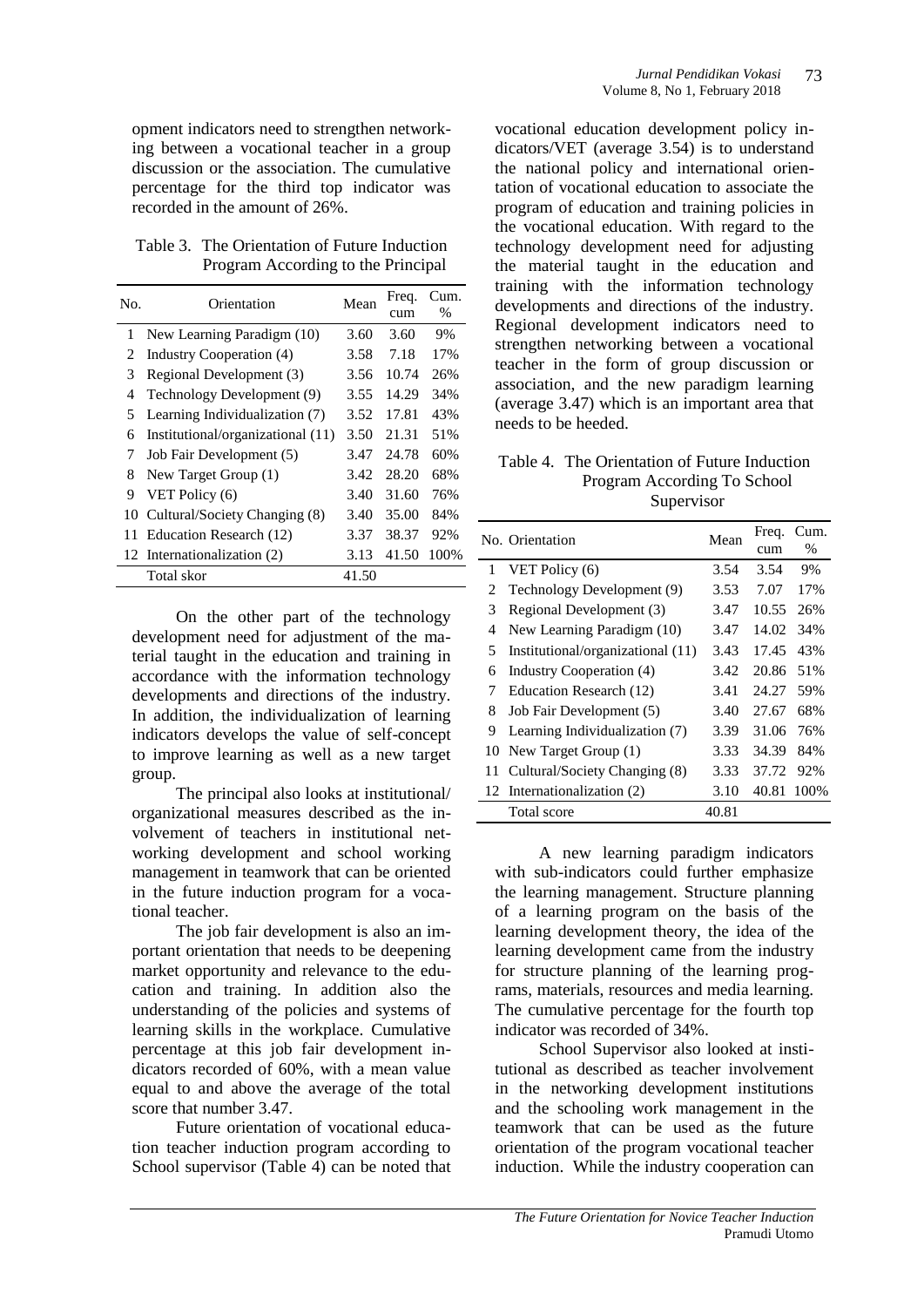be associated with industry networking subindicators. Communication need with the industry to establish a partnership and the opportunity to share the work. Educational research elements that provide opportunities and research opportunities in the vocational education and training, need to be filled as a part of the orientation of future vocational teacher induction programs according to school supervisor. Cumulative percentage on this educational research indicators recorded in amount 59%, with a mean value equal to and above the average of the total score that number 3.41. On the other hand, with the integration of internationalization is meant as an international perspective in the planning of learning material, which is not taken as a serious case for the reoriented as a future induction program vocational teacher by the School Supervisor. Learning Individualization which is to develop the value of self-concept to improve learning and development, is also an important orientation. The need for deepening market opportunity and relevance to the work of education and training.

## **Future Orientation Analysis of the INTVE**

The orientation of future teacher induction program of vocational education from the novice teacher's perspective, supervising teachers, principals, and school supervisor indicates a different emphasis, but there is the same side for the anticipation in the implementation process. The orientation of future vocational teacher induction programs according to novice teachers put more emphasis on the aspects of a new target group that is described as a learning needs analysis followed by encouragement, motivation and direction as well as an assessment against the learning achievements of students. In addition, an emphasis is placed on work development and the technology development. mentor emphasize on the partnership with the industry, regional development and technology development to fill the future orientation of the program of vocational teacher induction. The principal in the orientation of future vocational teacher induction program has a greater emphasis on learning new paradigms, and cooperation with the industry, as well as regional development. Meanwhile, school supervisor emphasizes on vocational education development policy, technology development and the regional development in the orientation of future vocational teacher induction programs. Aspects of technology development become a staple for the pressure groups of respondents, except the principal. Regional development has also become a staple for the pressure groups of respondents, except the novice teacher. The principal and supervisor also stressed the importance of cooperation with the industry.

At a later stage, the orientation of future vocational teacher induction programs that need to get attention for a new paradigm development is individualization of learning and instruction. It does not mean that the other aspect is not important, but the main point is the aspect which is explained above. The problem of internationalization in the learning planning material, four respondent groups showed the same opinion while this is not yet a major concern of future programs of vocational education teacher induction. In addition, there is a culture/society change, educational research, and institutional/organizational as well as a new target group that gets the same emphasis as internationalization aspects.

According to the theory of Prosser & Quigley (1949, p. 217) associated with vocational education, teachers should be able to convey the lesson that follows the principles of the work environment industry. This understanding is based on the phenomenon that the principle of vocational education will be efficient if the environment in which the learners are trained is an artificial environment where the students will be working. Teachers at vocational education will effectively run the tasks and learn, education and training when it is done in ways, operational tools, and the same tools as used in the industry. According to the induction program theory by Wong (2005), the induction program should be a multi-year comprehensive process of designed to train and adapt to novice teachers in academic standards and vision of the government/local government. Induction programs will be effective if it has three basic principles that be implemented, according to Wong (2005), namely: (1) comprehensive, coherent, (2) and (3) sustainable.

Based on the interviews, respondents pointed out that the learning method development should pay attention to the skills of the 21st century that demands creativity, critical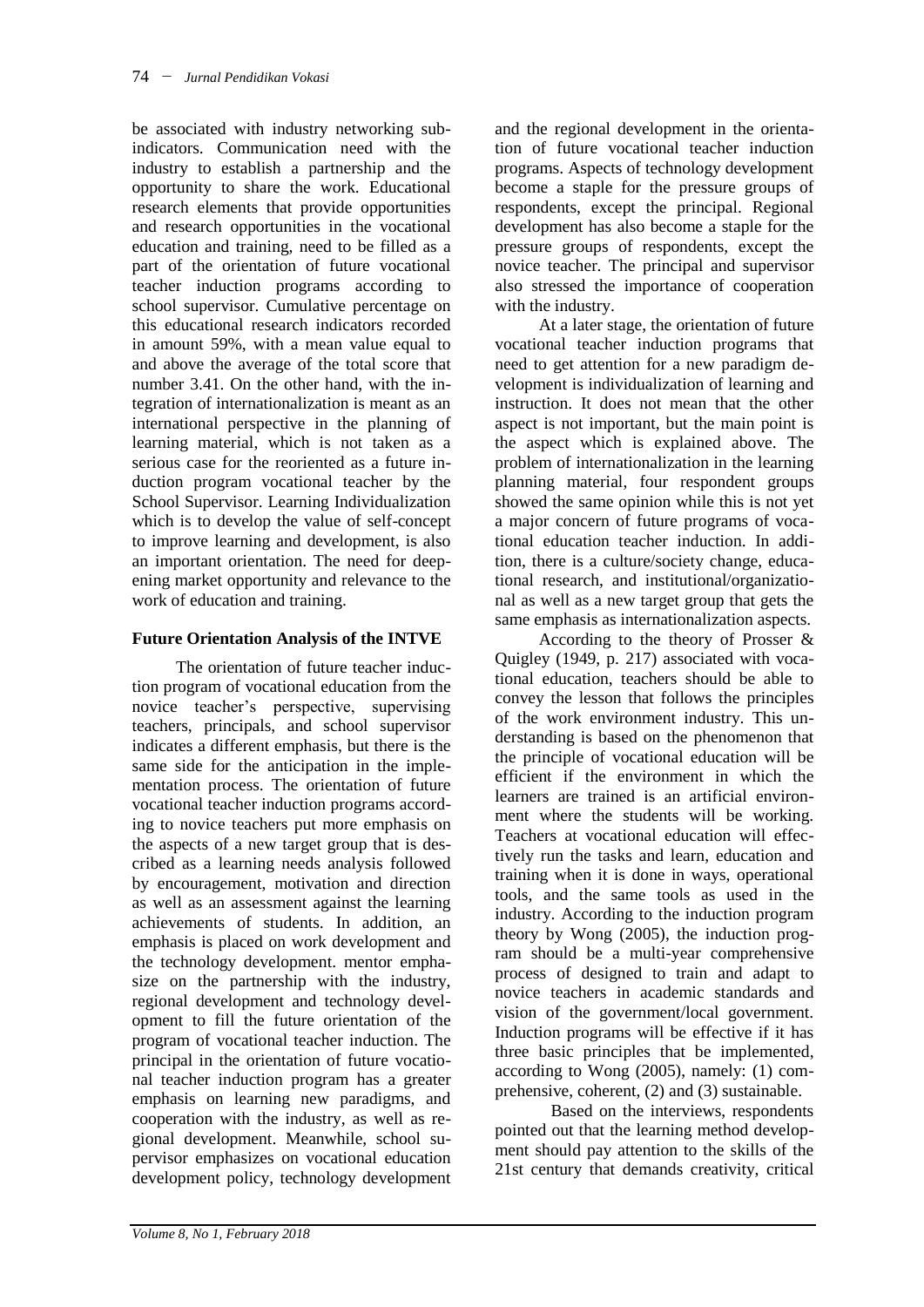thinking, communication, and collaboration (4 k). One of the widyaiswara of LPMP YOG-YAKARTA gives his opinion that the changes and challenges of the era are more associated with teacher induction program for vocational education implementation.

*"... the competence of the 21st century, one of which is the aspect of communication means there demands literacy. Literacy IT is very important. So the learning development methods must notice 4K that along with the literacy development. I guess that it supposes to be initial modal to develop a accommodating learning on the dynamics of changes. "*

Supervising teacher see that induction programs for new vocational teacher needs to be given to improving their skills and productive skills. Even the mentor asserted if INTVE given for a period of one year is considered still lacking. The reason given is related to the complexity of the development of technologies that must be mastered by the productive teacher.

*"Expertise is linked to productive skills. Indeed if in a year for the skills/ competencies I say less. In that year, if it's in a building with complex technological development now once I guess still less ".*

The principal of SMKN in Yogyakarta City and Magelang City looked at how important employment system must be understood by novice teachers in the teacher induction program. Thus his opinion:

> *"... a system of employment need to be conveyed in the teacher induction program, this is important because a teacher would become a reformer. However, this teacher provide insight to their students"*

The school principal said that it is ideal when there is a prolific teacher ever worked in the industry or at least never follow on the job training (OJT) in the industry.

*"... so it's ideal for the productive teacher had worked in the industry, one that. Ideally, a teacher can provide the latest information, he also has the company, one of them with OJT. School preparing teachers with OJT, working in the industry ".*

When the speaker from PT DIY MAK (industrial) confirmed about the existence of a desire to make OJT as part of teacher induction program agenda of vocational education, it turns out that industry thus provides internship program with some prepared projects.

*"It is possible with industry.., could prepare the internship program for teachers later we engage in specific projects so that teachers have industrial experience related to their best practice. Implemented in an industry that later can be transmitted by teachers to the students because the teacher already had specific expertise ".*

Novice teacher and mentor need to be given the opportunity to explore experience and knowledge in the industry. The actual experience gained for the learning improvement. School supervisor looked at the industry that it is the most suitable place to deepen the material and professional competence.

*"... For overall competence analysis, at the school for three years. Competencies which could not be carried out in school will be collected as materials or competencies that are expected of it obtained in the industry".*

## **CONCLUSION**

#### **Summary**

The future orientation of INTVE involves many aspects in the professional teacher formation. Important aspects that need to be included in the INTVE are: (1) understanding the new target groups, (2) job fair development, (3) technological develop-ment, (4) the business/industry networking, (5) regional development, (6) a new learning paradigm, and (7) vocational education policy.

Important aspects in implementing INTVE based on the learning theory development. The aspects related to the structure planning of the learning program, the idea of learning development with input from the business/industry for learning materials, resources and learning media. The cooperation of the business/industry is associated with the network of the work, communication with the industry to establish a partnership and the opportunity to share the work. Regional de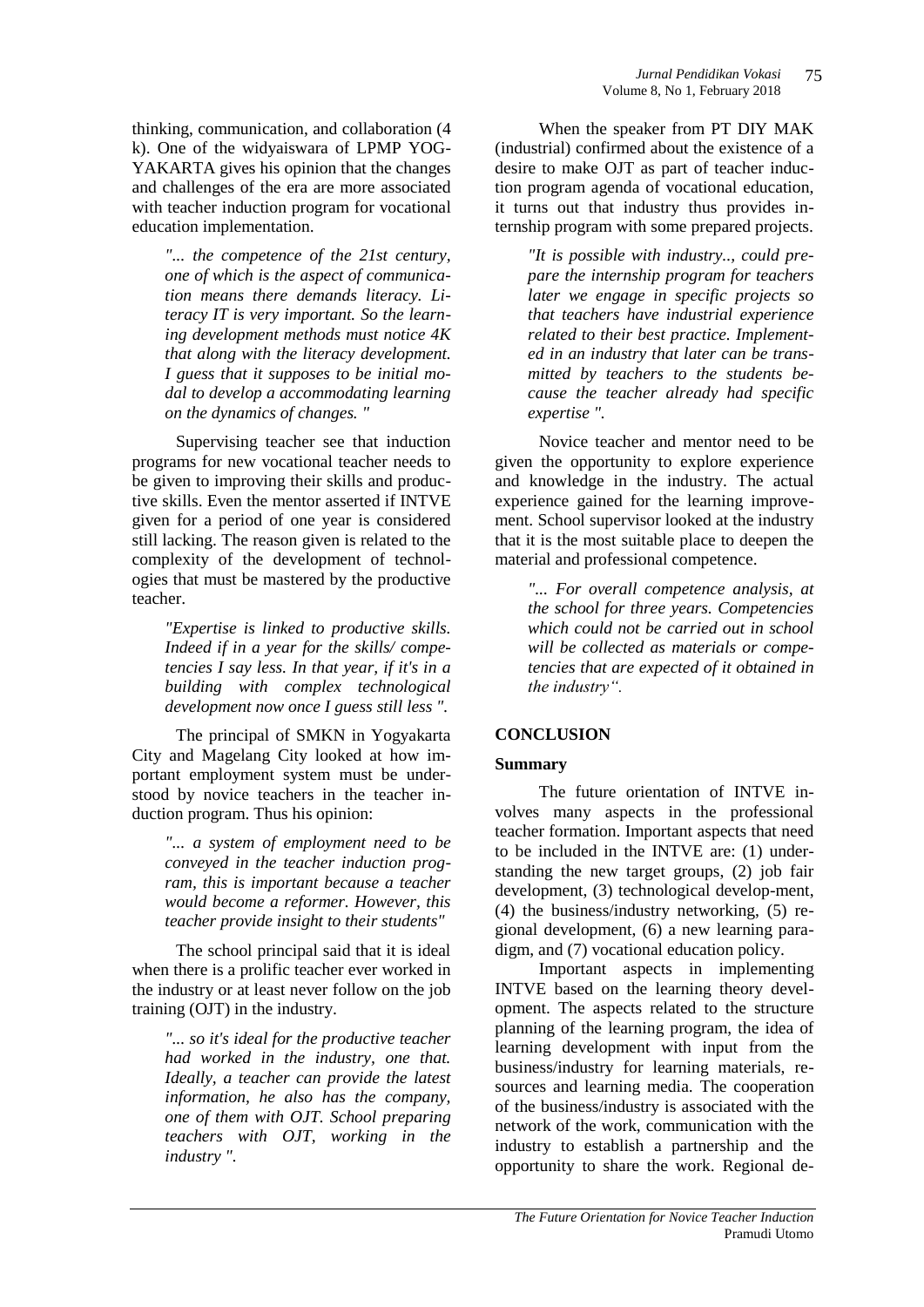velopment indicators strengthened the need for networking between vocational teachers as group discussion or the association.

Novice teacher and mentor mentioned that technological development is an important aspect that needs to be known in the formation of professional teacher. Adjustment of the material taught in the education and training tailored to the information technology develop-ment and the direction of the work, including an understanding of the policies and systems of learning skills at work.

The main point of vocational education development policy is understanding the national policies and international orientation of vocational education to be able to associate the program of education and training policies.

#### **Recommendations**

Communication with the industry need to be constantly maintained to keep the partnership and the opportunity work. Stakeholders need to strengthen networking between vocational teachers in the form of deliberation, association or joint activities to support the regional development. Facilitating a new learning paradigm could be more emphasized on learning management and quality assurance.

Coordination between stakeholders need to be more rigorously because organizing INTVE involve many parties. Each party, as newbie teacher, mentor, principal, school supervisor, and local governments have different roles.

# **REFERENCES**

- CERI. (2009). *Innovation in education and vocational education and training. Included in: Working out change systemic innovation in vocational education and training.* Paris: OECD Publishing.
- Chong, S. (2011). Development of teachers' professional identities: From pre-service to their first year as novice teachers. *KEDI Journal of Educational Policy*, *8*(2), 219–233.
- Cooper, B. J. (2013). *The impact of a comprehensive induction program to reduce the attrition rate of novice teachers*. Walden University. Retrieved from http://

gradworks.umi.com/36/00/3600073.html

- Creswell, J. W. (2013). *Research design: pendekatan kualitatif, kuantitatif, dan mixed* (Terjemahan Achmad Fawaid). Yogyakarta: Pustaka Pelajar
- Creswell, J. W., Klassen, A. C., Clark, V. L. P., & Smith, K. C. (2011). *Best practices for mixed methods research in the health sciences.* Lincoln: Office of Behavioral and Social Sciences Research
- Creswell, J. W. (2014). *Research design: qualitative, quantitative, and mixed methods approaches* (4th ed.). Thousand Oaks, CA: Sage Publications, Inc.
- Flick, U. (2009). *An introduction to qualitative research*. Los Angeles: Sage Publicati-ons, Inc.
- Isaac, S., & Michael, W. B. (1984). *Handbook in research and evaluation* (2nd ed.). San Diego, CA: Edits Publishers.
- Ivankova, N.V., Creswell, J.W. & Stick, S.L. (2006). Using mixed-methods sequential explanatory design: From theory to practice. *Field Methods*, 18(1), 3-20. DOI: 10.1177/1525822X05282260. Sage Publications.
- Kemmis, R. B., & Green, A. (2013). Vocational education and training teachers' concept-ions of their pedagogy. *International Journal of Training Research*, *11*(2), 102–121.
- Markovic, J., & Axmann, M. (2006). *"Vocational pedagogy" in vocational education teacher training* (Vol. Vocational Education and Training Reform Programme). Belgrade: Ministry of Education and Sports Republic of Serbia.
- Marsiti, C. I. R. (2011). upaya peningkatan mutu pendidikan sekolah menengah kejuruan melalui pengembanagan profesionalisme guru. *Jurnal Pendidikan Vokasi, 1*(1), 157-168. Retrived from https://journal.uny.ac.id/index.php/jpv/ar ticle/view/5810
- Martawijaya, D. (2011). Pengembangan program pendidikan guru pendidikan teknologi dan kejuruan Trans-Nasional. *Jurnal Pendidikan Vokasi,*